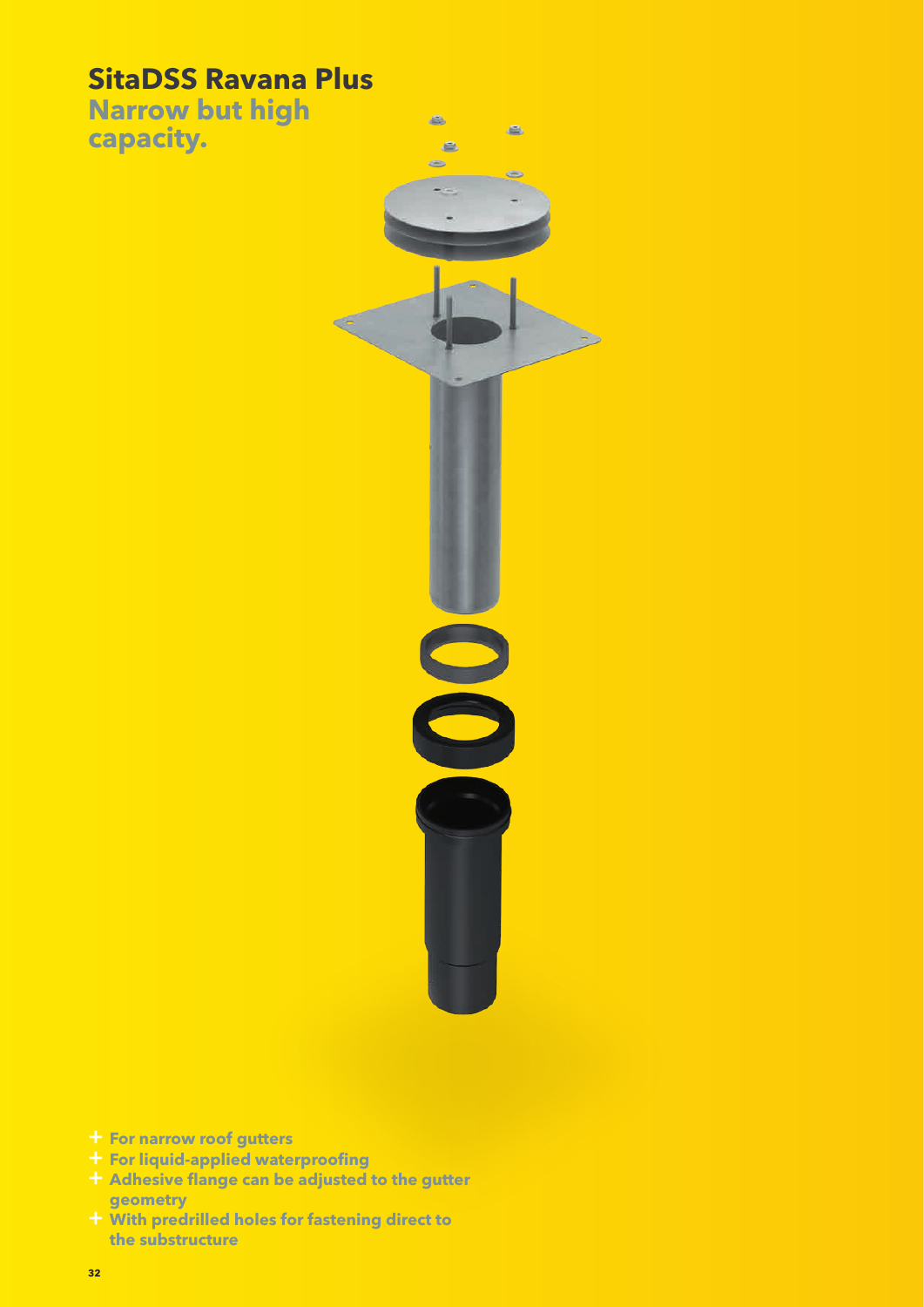## **SitaDSS Ravana Plus**

**Product features at a glance:**

#### **Product features**

| <b>Areas of use</b>            | For drainage to DIN EN 12056-3 and DIN 1986-100 for used and unused flat<br>and gently sloped roofs and gutters                                                                                                                                                                                                                                                                                                                                                                                                                                                                                                                                                                                                                                                                                                                                                  |  |  |
|--------------------------------|------------------------------------------------------------------------------------------------------------------------------------------------------------------------------------------------------------------------------------------------------------------------------------------------------------------------------------------------------------------------------------------------------------------------------------------------------------------------------------------------------------------------------------------------------------------------------------------------------------------------------------------------------------------------------------------------------------------------------------------------------------------------------------------------------------------------------------------------------------------|--|--|
| <b>Material</b>                | <b>Stainless steel</b>                                                                                                                                                                                                                                                                                                                                                                                                                                                                                                                                                                                                                                                                                                                                                                                                                                           |  |  |
| <b>Material number</b>         | 1.4301                                                                                                                                                                                                                                                                                                                                                                                                                                                                                                                                                                                                                                                                                                                                                                                                                                                           |  |  |
| <b>Connection type</b>         | <b>Liquid-applied compound</b>                                                                                                                                                                                                                                                                                                                                                                                                                                                                                                                                                                                                                                                                                                                                                                                                                                   |  |  |
| <b>Design</b>                  | <b>Vertical</b>                                                                                                                                                                                                                                                                                                                                                                                                                                                                                                                                                                                                                                                                                                                                                                                                                                                  |  |  |
| Colour                         | <b>Silver</b>                                                                                                                                                                                                                                                                                                                                                                                                                                                                                                                                                                                                                                                                                                                                                                                                                                                    |  |  |
| <b>Finish</b>                  | <b>Smooth</b>                                                                                                                                                                                                                                                                                                                                                                                                                                                                                                                                                                                                                                                                                                                                                                                                                                                    |  |  |
| Temperature resistance min.    | $-20 °C$                                                                                                                                                                                                                                                                                                                                                                                                                                                                                                                                                                                                                                                                                                                                                                                                                                                         |  |  |
| <b>Building material class</b> | A1 non-flammable                                                                                                                                                                                                                                                                                                                                                                                                                                                                                                                                                                                                                                                                                                                                                                                                                                                 |  |  |
| <b>General properties</b>      | <b>Surface free of sharp edges</b>                                                                                                                                                                                                                                                                                                                                                                                                                                                                                                                                                                                                                                                                                                                                                                                                                               |  |  |
| <b>Properties</b>              | <b>Excellent weather resistance (UV/IR radiation)</b><br>Resistant to normal environmental influences<br><b>HIMPACT and shock resistant</b><br><b>Durable</b>                                                                                                                                                                                                                                                                                                                                                                                                                                                                                                                                                                                                                                                                                                    |  |  |
| Workmanship                    | The general rules of engineering as well as the installation examples<br>and installation instructions of Sita Bauelemente GmbH form the basis.<br>The installation examples are for illustration purposes only and are a general,<br>non-binding recommendation. The design is shown in schematic form only<br>and does not replace the necessary work, detail and installation planning<br>by the contractor. The customer, planner, contractor, etc. is responsible<br>for checking the suitability, completeness and dimensions for the project<br>and adjusting or tailoring the components to suit local requirements.<br>Neighbouring works are shown in schematic form with no guarantee of their<br>being complete or correct. The technical specifications in the information<br>sheets, workmanship guidelines and system permits must be adhered to. |  |  |

### **Quality marks**



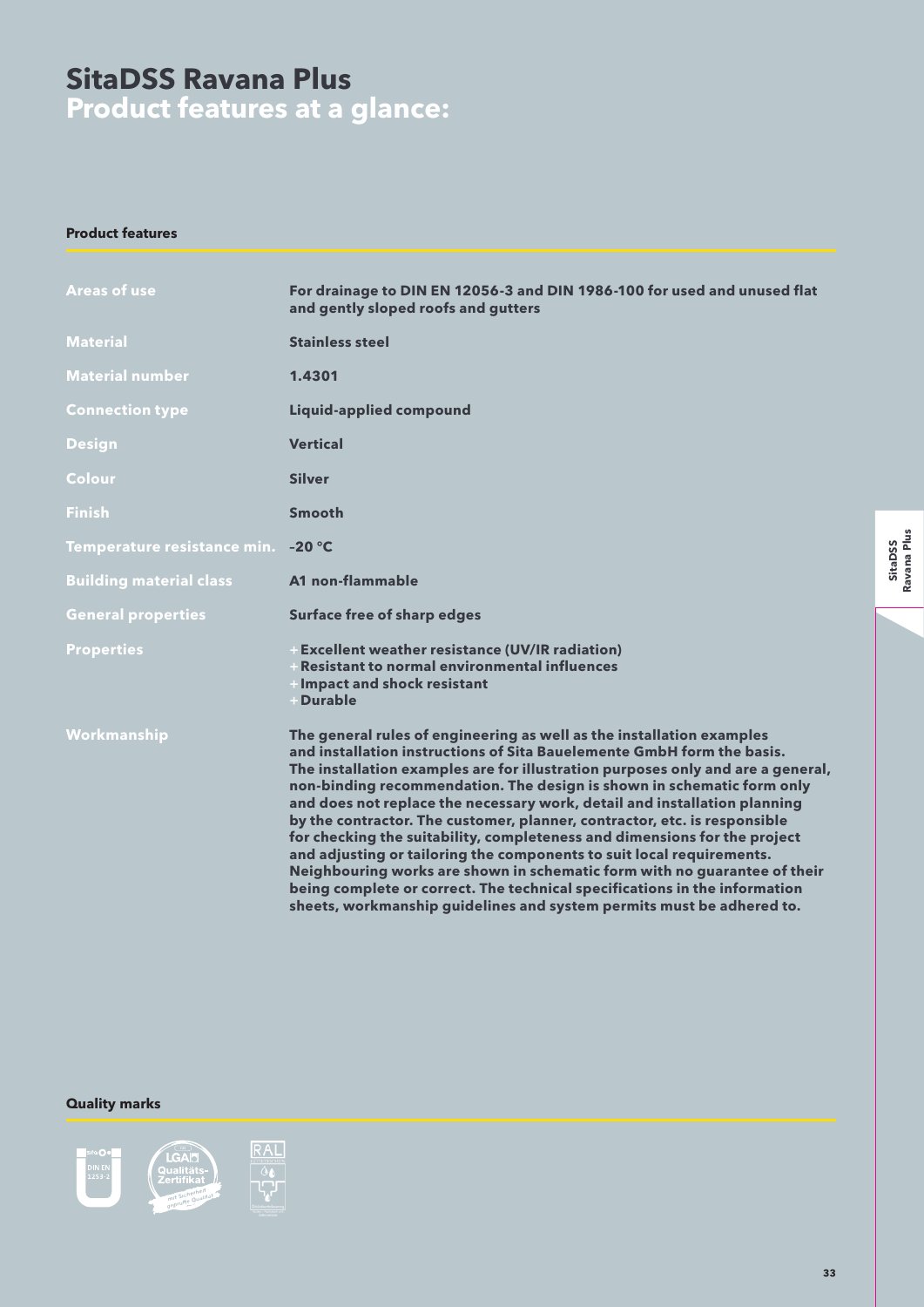# **SitaDSS Ravana Plus**

**gutter rainwater outlet**



**SitaDSS Ravana Plus,** gutter rainwater outlet for siphonic drainage for liquid-applied waterproofing compounds, made of stainless steel, material No. 1.4301, to DIN EN 1253-2 with increased quality standard to RAL quality mark GZ-694, in size DN/OD 70/75, with an adapter consisting of a socket DN 70 and an EPDM seal, suitable for electrofusion sockets, for direct connection to PE pipes to DIN EN 1519. With a drainage capacity to DIN EN 1253-2:2015-03 of 29.8 l/s with a head of water of 70 mm and fully-filled pipes, with prefabricated holes for fastening the component in the substructure, with three grub screws M6 x 55, washers and hexagon nuts, to accommodate the Airstop, supply including Airstop, and installation to professional standards.

#### **Tender text Technical drawing**



#### **Nominal diameter, drill hole and article numbers**

| Size<br>DN | Opening/Core drill hole<br>(mm) | Article number |  |
|------------|---------------------------------|----------------|--|
| ◡          | 100                             | 28 10 99       |  |

#### **Drainage capacities in l/s** to DIN EN 1253-2:2015

| Head of water (mm) |            |      |      |      |      |  |  |
|--------------------|------------|------|------|------|------|--|--|
| 40                 | 50         | 53   | 54   | 63   | 70   |  |  |
|                    | $\sim$ 4.1 | 15.4 | 16.6 | 23.6 | 29.8 |  |  |